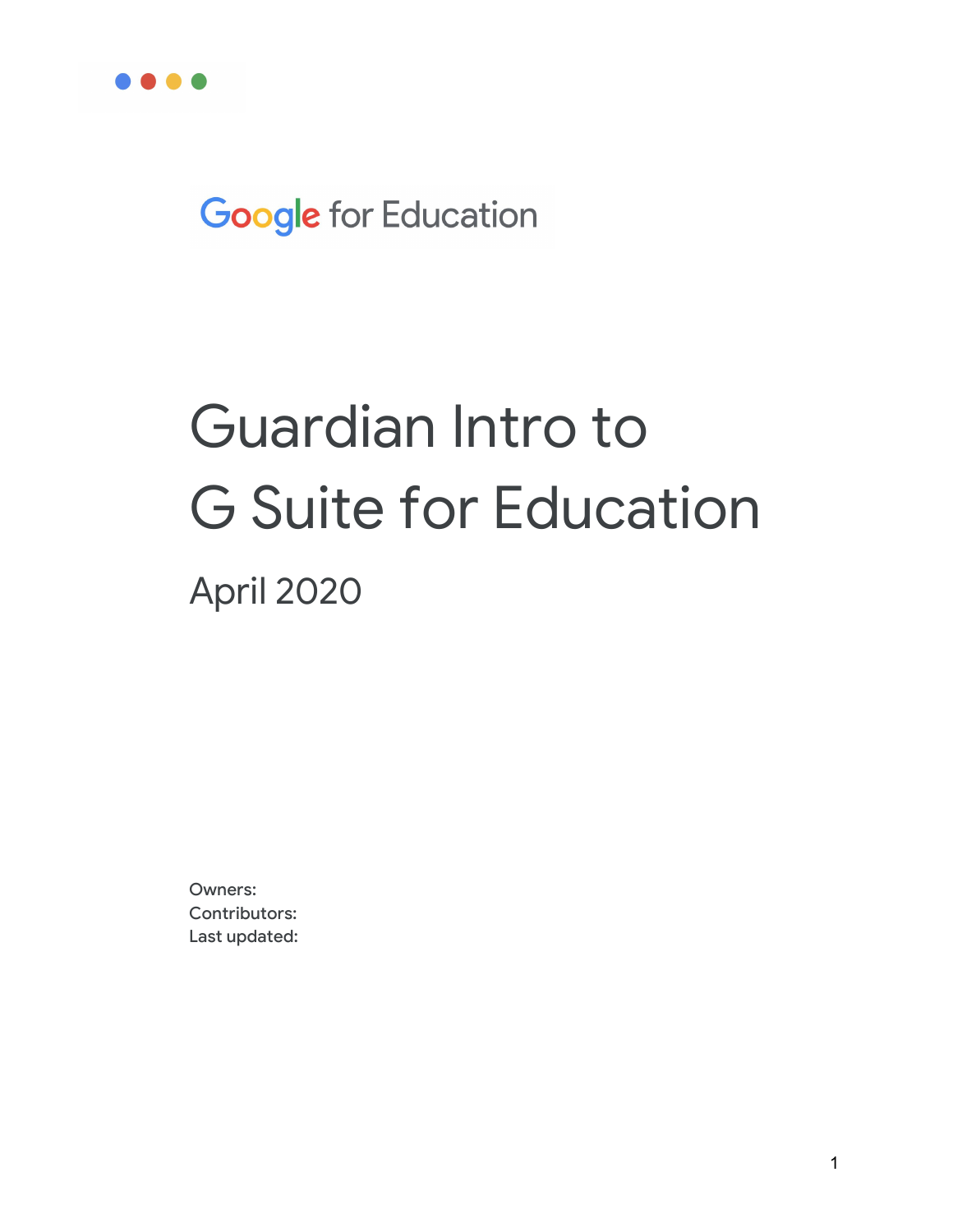

# **Overview**

Google's mission is to organise the world's information and make it universally accessible and useful. People, businesses and organisations across the world are using Google tools — like Search, Maps, Gmail and YouTube  $-$  to help achieve things big and small. And this includes learning.

Google has a collection of tools built just for schools called G Suite for Education which includes many of the products that you are familiar with, including Gmail, Calendar, Docs, Forms, Slides, Meet, and more. Additional Google services that are not part of G Suite for Education, such as YouTube, Blogger and Search, are also available for use in school and can be enabled if chosen by school administrators.

We are committed to strong privacy and security measures, and we know that we earn your trust by protecting teacher and student privacy and providing the best security measures. This handout explains more about G Suite for Education's services and explains our privacy and security responsibilities.

# You're in good company

"By allowing students to submit their work with Classroom, I can keep track of my sections, view grades easily, and mark assignments during any free time I have, without having to carry stacks of paper around. Classroom has made this process so easy and convenient."

- Laura Barton, Science Teacher, Fontbonne Hall Academy

"The adoption of Chromebooks and G Suite has opened the world to a whole new way of learning, one that is collaborative, creative and always accessible. It has challenged the students and teachers to think differently about how they approach the classroom, and created a buzz of excitement in the school. It could not have gone better for us,"

- Mr. Macaulay, LEO Academy Trust

"We used to spend tens of thousands of euros each year on aspects such as network management, spam filtering, online backups, and firewall management. Now we can spend money on technology in the classroom.'

- Ivo Maliepaard, ICT Policy Officer, SOPOGO Foundation, Netherlands

## How some of Our Tools Are Used In Schools:

Google Docs, Sheets and Slides enable students to collaborate with their peers and teachers in real-time, allowing them to share their work, get feedback, and make edits instantaneously.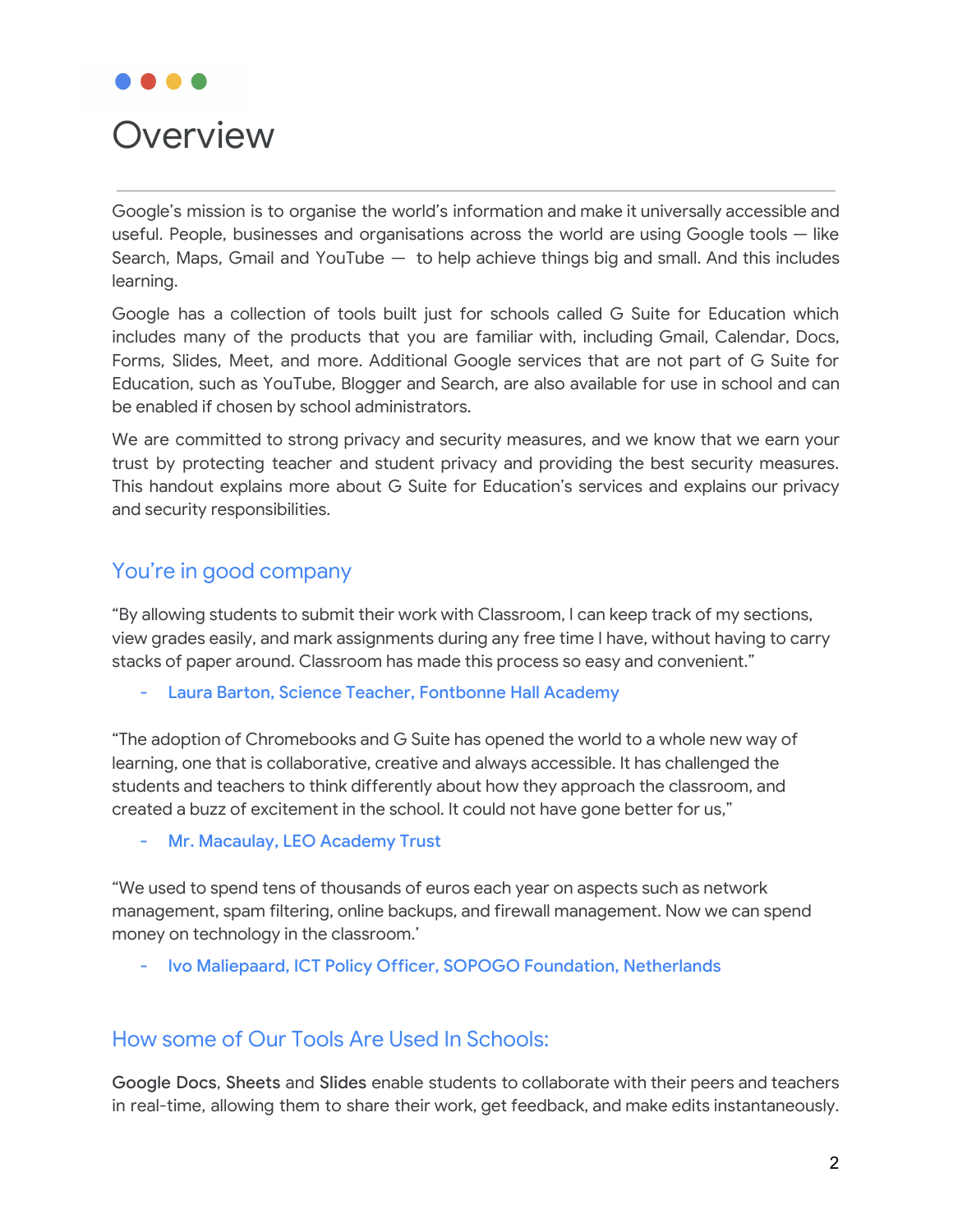

They can be kept private, shared with others (such as a parent, or the entire class), or even made public. Best of all, they can be accessed from any computer or tablet, anywhere, anytime.

Teachers can save time and engage their students by using Google Classroom to send assignments and resources digitally. Classroom allows teachers to ensure their students are submitting their work on time. Students using Classroom can easily see when their assignments are due, and they receive clear notifications when their work is late, helping them stay on track and organized.

Google Sites allows teachers and students to create their own websites without needing to code. For example, students often use Sites to create personalised e-portfolios of their work, so that teachers and parents can easily track their development. Teachers can also use Google Sites to create quick and easy webpages for their class, sport, or club.

The tools in Google's Admin Console allow administrators to personalise the G Suite for Education experience for their schools, teachers, and students. For example, an administrator may block Gmail for younger pupils, but may allow older students to email others within the same school. Administrators may also choose to block certain webpages, ensuring their students stay safe and productive.

Learn more at [edu.google.com/gsuite](http://edu.google.com/gsuite).

# Guardian Introduction

# Why does Google give G Suite for Education away for free?

Google is committed to directing our resources—our products, programs, philanthropy and people—toward making education accessible for everyone. G Suite for Education is one very practical and powerful way for us to do that. We believe technology can be a powerful tool in helping teachers and students to learn and innovate together.

We also want to ensure the next generation of workers are more collaborative, efficient and productive, and are equipped to solve complex problems with the help of our tools. Today's students will enter the new digital-first workforce before we know it, so we want them to learn a new way of working, and bring it with them.

### What are the key benefits of G Suite for Education in the classroom?

Our tools are driven by teachers, educators, instructional coaches and education leaders telling us what they need, and we've identified three key areas where we can help: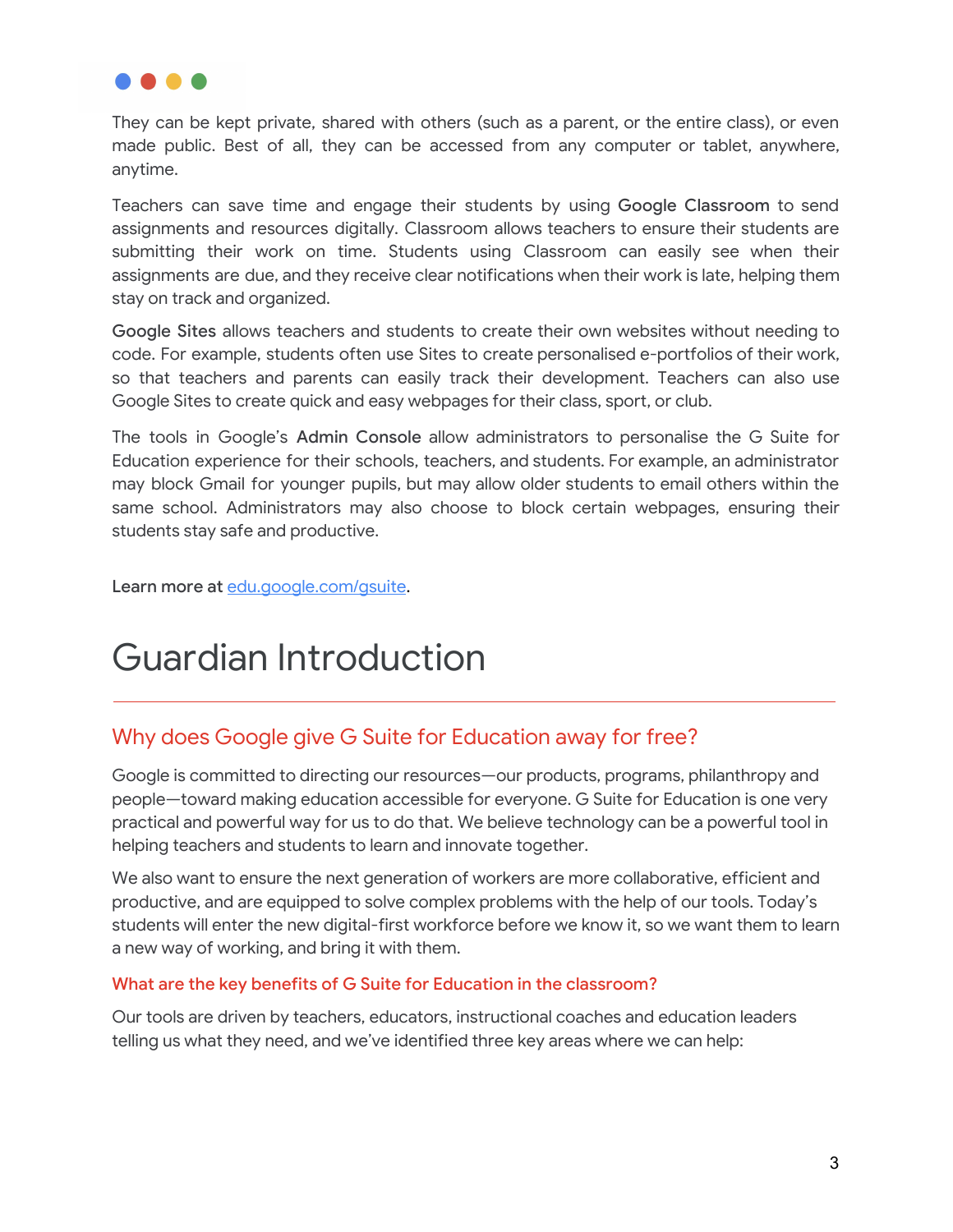

- We help educators be more productive by streamlining time-consuming organisational tasks, such as collecting assignments.
- We provide tools that adapt to the evolving needs of students and teachers by making it easier to encourage collaboration, creativity, and critical thinking.
- We help schools make the most of their budgets by providing a full productivity suite at no cost to qualifying schools, including 24/7 support and best-in-class security.

### Is this accessible for children with disabilities?

Yes. G Suite for Education has built-in accessibility features to support students with diverse needs and learning styles. For example, students can engage with the tools using their voice or a screen reader. The tools are also fully compatible with accessories like Braille devices and displays. Students can even enable closed captioning when presenting in Slides and Meet.

#### Do we need specific hardware?

No. Because G Suite for Education is cloud-based, all you need is a device that can run the latest version of one of the following web browsers: Chrome, Firefox, Internet Explorer 11, or Safari. You can try other browsers too, but you might not be able to use all of the features.

#### Should we be encouraging our kids to spend more time online?

The answer to this is unique to every family. We believe that digital wellbeing means finding the right balance for your child, and teaching them to be intentional and in control of how much time they spend online.

#### It's important that children know about online safety

How to safeguard their valuable information, recognise scams and phishing attempts, and keep private information private. Our **Be Internet [Awesome](https://storage.googleapis.com/gweb-interland.appspot.com/en-us/hub/pdfs/Google_BeInternetAwesome_DigitalCitizenshipSafety_FamilyGuide.pdf) Family Guide gives families tools** and resources to learn about online safety and citizenship at home. And the Digital [Wellbeing](https://storage.googleapis.com/gweb-interland.appspot.com/en-us/hub/pdfs/Google_Digital_Wellbeing_Family_Guide.pdf) [Family](https://storage.googleapis.com/gweb-interland.appspot.com/en-us/hub/pdfs/Google_Digital_Wellbeing_Family_Guide.pdf) Guide helps you start a conversation about tough tech questions and navigate the digital world as a family.

### Want to know more? Here are some questions to ask your child about G Suite for Education:

- Do you use Classroom, and how are you using it?
- What are some of your recent group projects? How did you collaborate?
- How does Classroom help you manage your school work?
- How can you access your classwork at home? Where do you see your assignments?
- Have you worked on any group projects lately? What interesting tools are you using to collaborate with your group?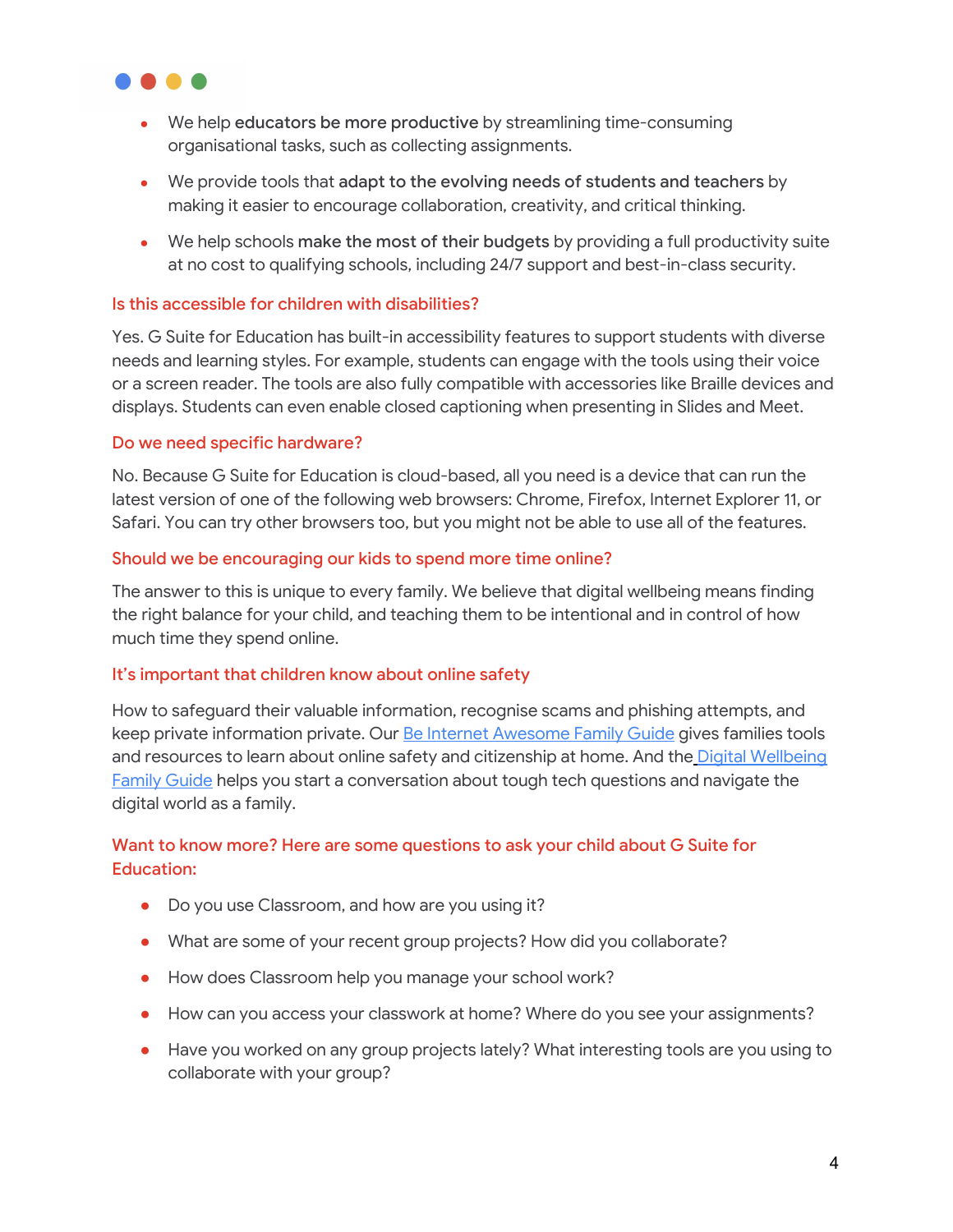# Serious About Security

Google is committed to building products that help protect student and teacher privacy and provide best-in-class security for your child.

This commitment helps educators and school leaders create a healthy and safe learning environment, where they can teach students about digital well-being and online safety, all while making learning productive, personalised, and collaborative.

Here are four ways G Suite for Education helps protect students and educators:

### 1. We keep data secure

Google is committed to protecting teacher and student data. Schools own their own data; we just keep it safe on secure servers and platform services. This makes it easy for school administrators to monitor and manage data security.

### 2. We don't allow ads in G Suite for Education

There are no ads in G Suite for Education. And we do not collect or use student data to create ad profiles for targeting. For primary and secondary schools, this applies even outside of the G Suite for Education tools: for example, your child will not see ads while searching on Google when signed in to their G Suite for Education account.

## 3. We comply with industry regulations and best practices

Independent organisations have [verified](https://www.blog.google/topics/google-cloud/eu-data-protection-authorities-confirm-compliance-google-cloud-commitments-international-data-flows/) Google's services to ensure our data protection practices meet EU standards and **European industry requlations**.

## 4. We provide school-managed Google accounts

Even if a student already has a Google account, they'll create a completely separate account for G Suite for Education. This enables schools to use the appropriate online privacy & security settings, protecting student data in their school account from being stored, repurposed, or provisioned by third parties, especially when it comes to personal information.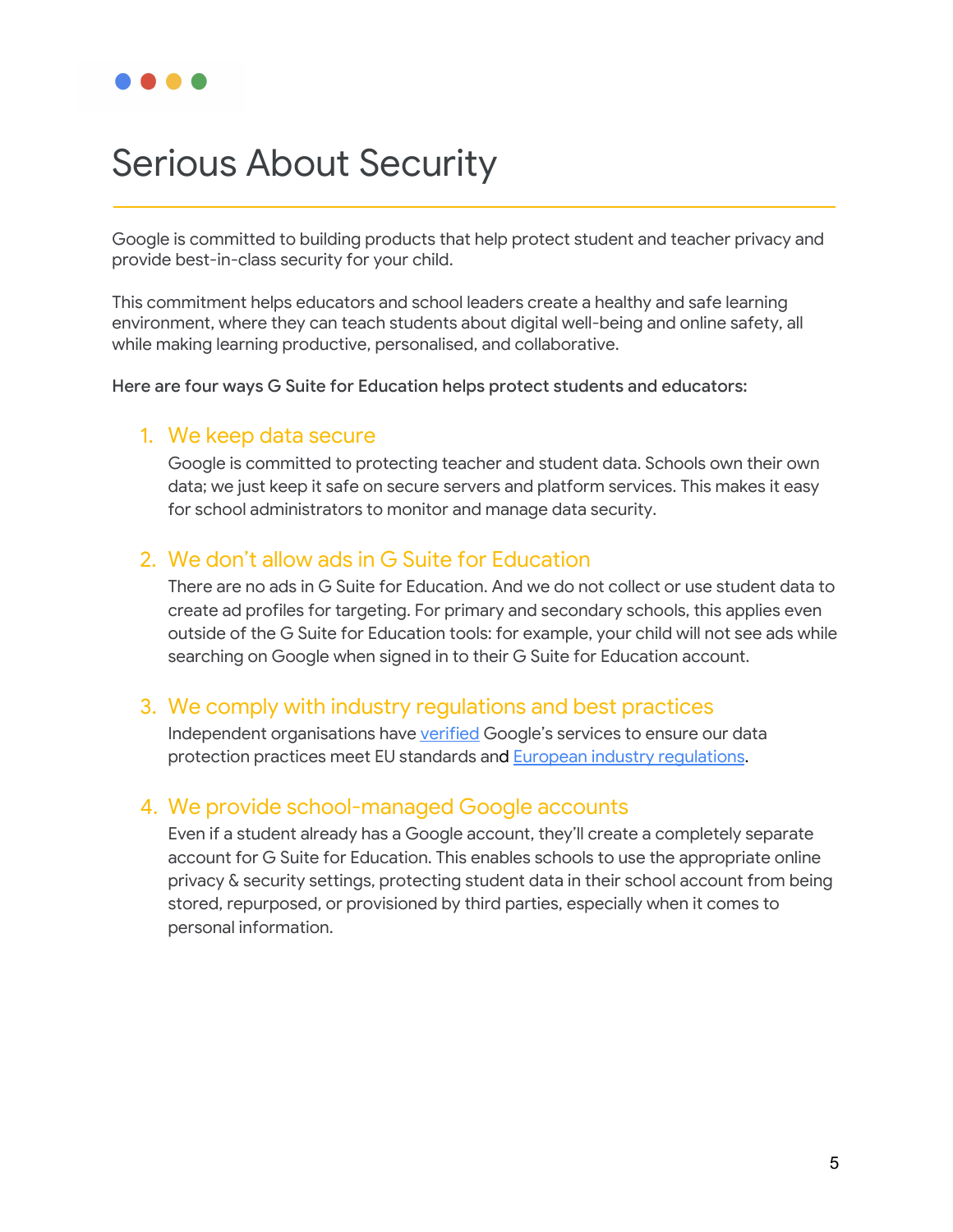# Privacy & Security Information

# **Privacy**

### What Google services are included in G Suite for Education?

They are Gmail, Calendar, Classroom, Jamboard, Contacts, Drive, Docs, Forms, Groups, Sheets, Sites, Slides, Meet and Vault.

### Are there ads in G Suite for Education?

No. There are no ads in G Suite for Education and we do not collect or use student data to create advertising profiles. For primary and secondary schools, this applies even outside of the G Suite for Education tools: for example, your child will not see ads while searching on Google when signed in to their G Suite for Education account.

### How does G Suite for Education collect and use information?

Personal information collected when using G Suite for Education is used only to provide that service. For example, we need to use a student's email address to enable them to send an email.

### Can students access other Google services with their G Suite for Education account?

Additional services (like YouTube, Maps, and Blogger) that are designed for consumer users can also be used with G Suite for Education accounts, but only if the school's domain administrator explicitly allows access for educational purposes. These services may show ads, however personal information (or any information associated with the account) from primary and secondary schools users will not be used to target ads.

# **Security**

### Which third parties have reviewed Google's security practices?

Independent auditors and third-party organisations have verified that our privacy practices and contractual commitments for G Suite for Education comply with data standards<sup>1</sup>. Ernst & Young verified that our privacy practices and contractual commitments for G Suite for Education comply with ISO/IEC 27018:2014.

### How does Google keep data secure?

<sup>1</sup> ISO/IEC 27018:2014 and SSAE 16 / ISAE 3402 Type II SOC 2